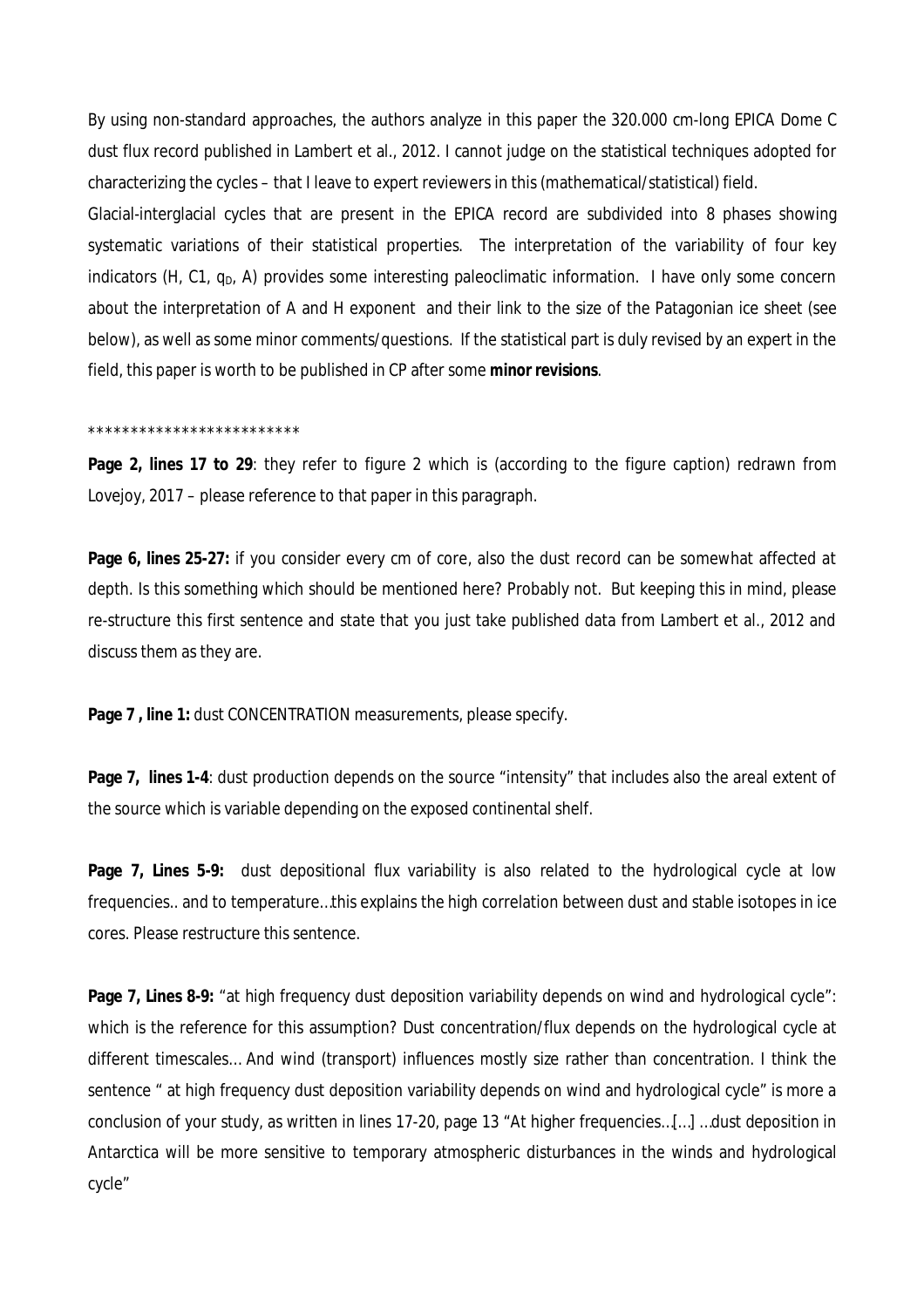**Page 7, Lines 9-10:** As above, the sentence "..a single peak within a low background may revlect short-term atmospheric disturbance like drought over South America or low precipitation over the S.Ocean…" is more a conclusion of your work rather than a literature assumption. But in any case, why not an eruption? Why not an impurity (contamination) within the core? And at depth, why not a level where particles aggregates are present and to some extent perturb the signal? Is it certain that every spike registered in the core represents a climatic signal? It would be a huge work to analyze every sample where dust levels are above background, but I feel confident that many of these spikes can be attributed to these causes.

Page 10, line 22: replace "compares" with "compare"

**From Page 11, line 31, to page 12, line 24:** the whole paragraph is very interesting as figure 12 is also interesting. But with so many acronyms or indices, would it be possible to write for example "DRIFT" over the first plot (H), "SPIKINESS" over the second (C1) …etc? And also, maybe draw a horizontal arrow in each plot, going from right to left with "TIME" written on it. And why not, close to each number 1,2,3… the informal name of the phase ("interglacial", "glacial maximum",….)? This just for clarification, and for helping this figure to give an immediate message to the reader; I think this is one of the most important figures in the paper, so put it into value.

**Page 12, lines 26-29:** I would not say that the precise climate significance of dust flux is hard to nail down. Rather, maybe you can find an elegant way to say that dust fluxes result from several synergic variables and dust flux alone does not allow distinguishing the contribution of each of these variables in detail.

**Page 13, lines 5-8:** is the broadness of the peak really indicating irregularities of the eccentricity-forced Milankovitch cycles or, as I think, you probably mean it is indicating the irregularities in the continental response, including sea level change and shelf exposure, vegetation, glacial activity…and so on?

**Page 13 lines 15 to 20**: this is an important consideration and conclusion of this paper that needs to be hemphasized a bit more.

**Page 14, lines 1-2:** after saying on page 12 that it is complicate to associate the dust flux increase or decrease to one variable, you are now associating high dust supply during phases 6-7 to the size of the Patagonian ice cap.

That is not correct, first of all because dust influx to Antarctica does not depend solely on source production. Yet, even considering only dust availability at the source (source production), and only solely